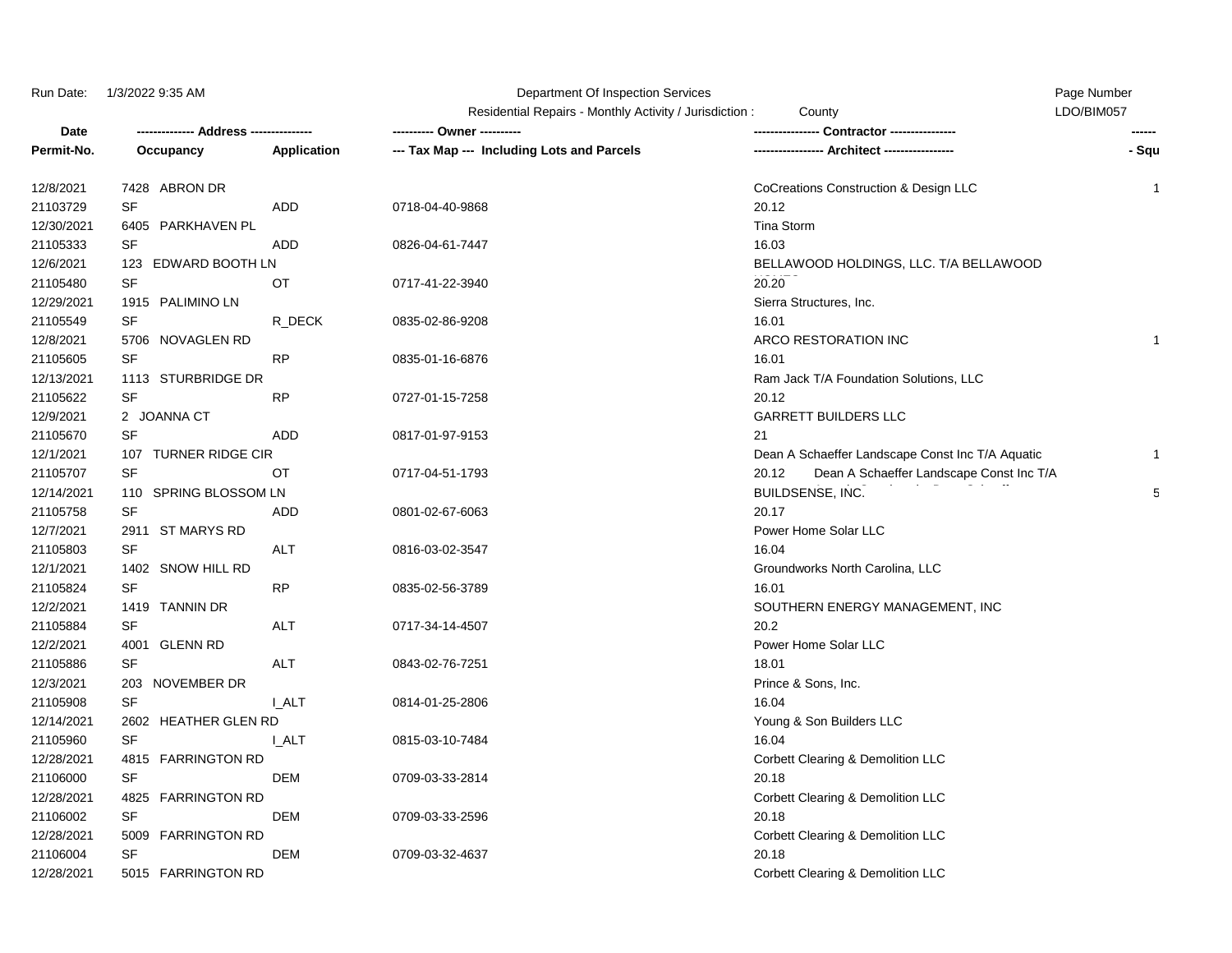## Run Date: 1/3/2022 9:35 AM Page Number Cf Inspection Services CF 2014 2014 2015 2016

Residential Repairs - Monthly Activity / Jurisdiction : County County Communication CDO/BIM057

| Date       |                     |              |                                            | Contractor ----------------            |       |
|------------|---------------------|--------------|--------------------------------------------|----------------------------------------|-------|
| Permit-No. | Occupancy           | Application  | --- Tax Map --- Including Lots and Parcels | Architect -----------------            | - Squ |
| 21106005   | SF                  | <b>DEM</b>   | 0709-03-32-2453                            | 20.18                                  |       |
| 12/28/2021 | 5017 FARRINGTON RD  |              |                                            | Corbett Clearing & Demolition LLC      |       |
| 21106006   | <b>SF</b>           | <b>DEM</b>   | 0709-03-32-2149                            | 20.18                                  |       |
| 12/21/2021 | 4915 TYNE DR        |              |                                            | TITAN SOLAR POWER NC, INC.             |       |
| 21106018   | SF                  | <b>ALT</b>   | 0851-02-66-5913                            | 18.04                                  |       |
| 12/21/2021 | 101 BRADEN CT       |              |                                            | RESTOREPRO RECONSTRUCTION, INC.        | 3     |
| 21106042   | <b>SF</b>           | <b>RP</b>    | 0727-01-05-7002                            | 20.12                                  |       |
| 12/16/2021 | 10 MIDDLESBROUGH CT |              |                                            | HALLYBURTON, ROBERT S.                 |       |
| 21106052   | <b>SF</b>           | ОT           | 0802-04-53-4204                            | 20.17<br>Space & Line Design           |       |
| 12/15/2021 | 1318 MASON RD       |              |                                            | Holcomb Demolition, Inc., Cecil        |       |
| 21106063   | SF                  | <b>DEM</b>   | 0826-01-05-6461                            | 16.03                                  |       |
| 12/14/2021 | 7408 ABRON DR       |              |                                            | Ram Jack T/A Foundation Solutions, LLC |       |
| 21106067   | SF                  | <b>RP</b>    | 0718-04-41-9263                            | 20.12                                  |       |
| 12/14/2021 | 127 CONTINENTAL DR  |              |                                            | Joshua Burns                           |       |
| 21106075   | SF                  | <b>LALT</b>  | 0814-01-06-8005                            | 16.04<br>Wagoner Drafting and Design   |       |
| 12/20/2021 | 4704 TYNE DR        |              |                                            | Blue Raven Solar LLC                   |       |
| 21106154   | SF                  | ALT          | 0851-02-65-3944                            | 18.04                                  |       |
| 12/16/2021 | 3712 SANDY RIDGE LN |              |                                            | Ram Jack T/A Foundation Solutions, LLC |       |
| 21106158   | <b>SF</b>           | <b>RP</b>    | 0800-01-38-9844                            | 20.17                                  |       |
| 12/16/2021 | 7103 RUSSELL RD     |              |                                            | <b>NC Solar Now</b>                    |       |
| 21106161   | <b>SF</b>           | <b>ALT</b>   | 0815-01-48-9802                            | 16.04                                  |       |
| 12/20/2021 | 1115 SCOTT KING RD  |              |                                            | Dukla Design and Build                 |       |
| 21106185   | <b>SF</b>           | ADD          | 0727-03-43-8837                            | 20.12                                  |       |
| 12/29/2021 | 409 GOODWIN RD      |              |                                            | Jessa Witzel                           |       |
| 21106190   | SF                  | OT           | 0825-04-93-1096                            | 16.01                                  |       |
| 12/17/2021 | 1422 BUNGALOW AVE   |              |                                            | Von Loor and Sloof Energy, LLC         |       |
| 21106212   | <b>SF</b>           | <b>ALT</b>   | 0840-04-61-1919                            | 18.05                                  |       |
| 12/17/2021 | 1210 HAMLIN RD      |              |                                            | Teodoro Lujano                         |       |
| 21106216   | SF                  | <b>I_ALT</b> | 0833-12-87-9088                            | 18.01                                  |       |
| 12/17/2021 | 4905 MONTVALE DR    |              |                                            | SOUTHERN ENERGY MANAGEMENT, INC        |       |
| 21106234   | SF                  | <b>ALT</b>   | 0801-01-27-3187                            | 20.17<br><b>Model Energy</b>           |       |
| 12/22/2021 | 3309 COLEY RD       |              |                                            | <b>MATTHEW CHRISTIAN</b>               |       |
| 21106271   | SF                  | <b>ALT</b>   | 0779-02-58-0255                            | 19                                     |       |
| 12/30/2021 | 6226 DELLO ST       |              |                                            | <b>Christopher Lee Harris</b>          |       |
| 21106353   | SF                  | <b>ALT</b>   | 0826-03-31-5025                            | 16.03                                  |       |
|            |                     |              |                                            |                                        |       |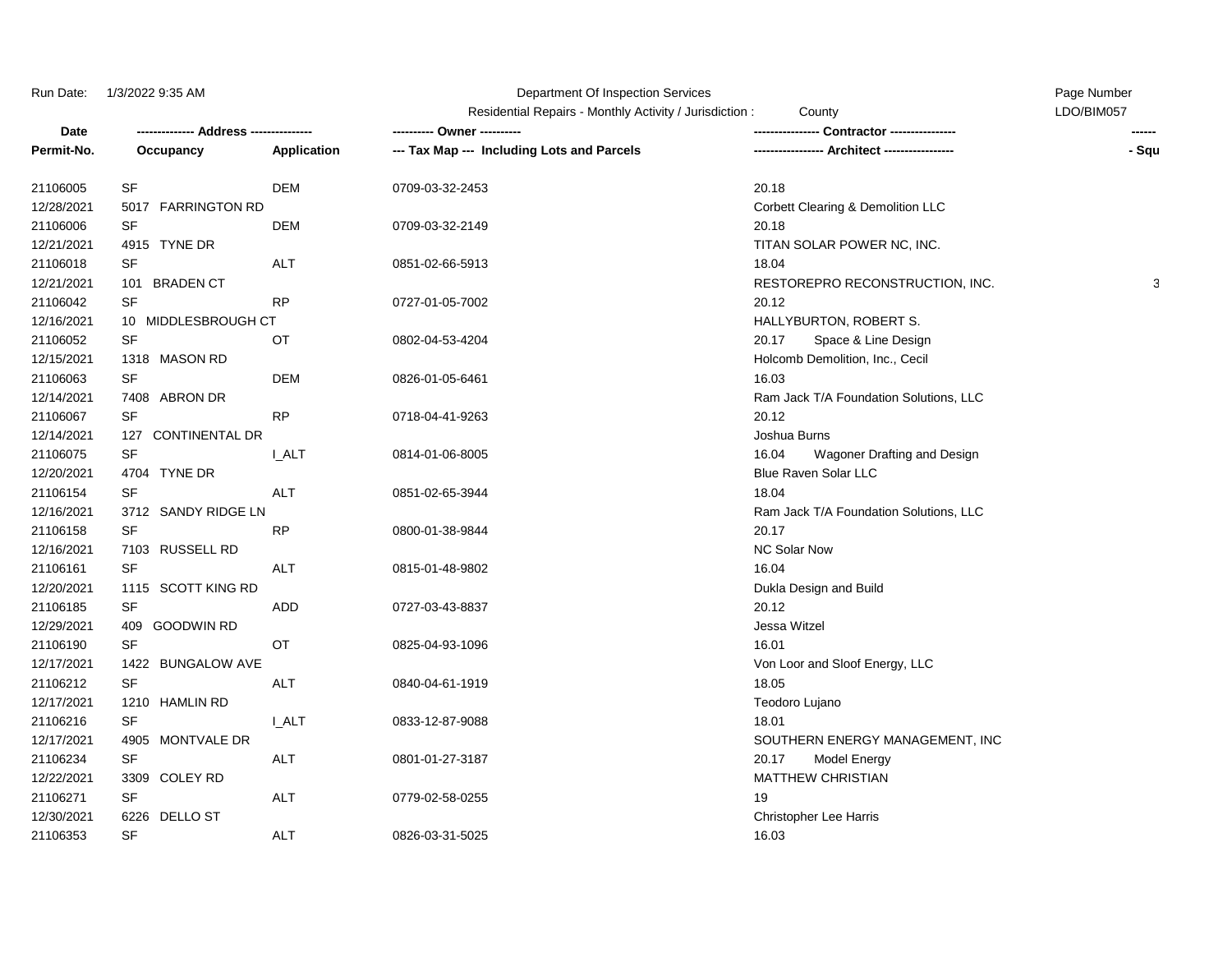| $\mathbf{1}$           |
|------------------------|
|                        |
| $\textsf{Cost}$ ------ |
| lare Feet -            |
|                        |
| 18,102.50              |
| 14,500.00              |
| 308                    |
| 30,000.00              |
|                        |
| 6,465.00               |
| 24,791.00              |
|                        |
| 8,000.00               |
| 30,000.00              |
|                        |
| 57,524.00              |
|                        |
| i27,500.00             |
| 73,920.00              |
|                        |
| 5,579.00               |
| 22,767.00              |
|                        |
| 58,240.00              |
|                        |
| 63,269.45              |
| 14,000.00              |
|                        |
| 1,000.00               |
| 1330                   |
| 1,000.00<br>1550       |
| 1,000.00               |
| 2288                   |
| 1,000.00               |